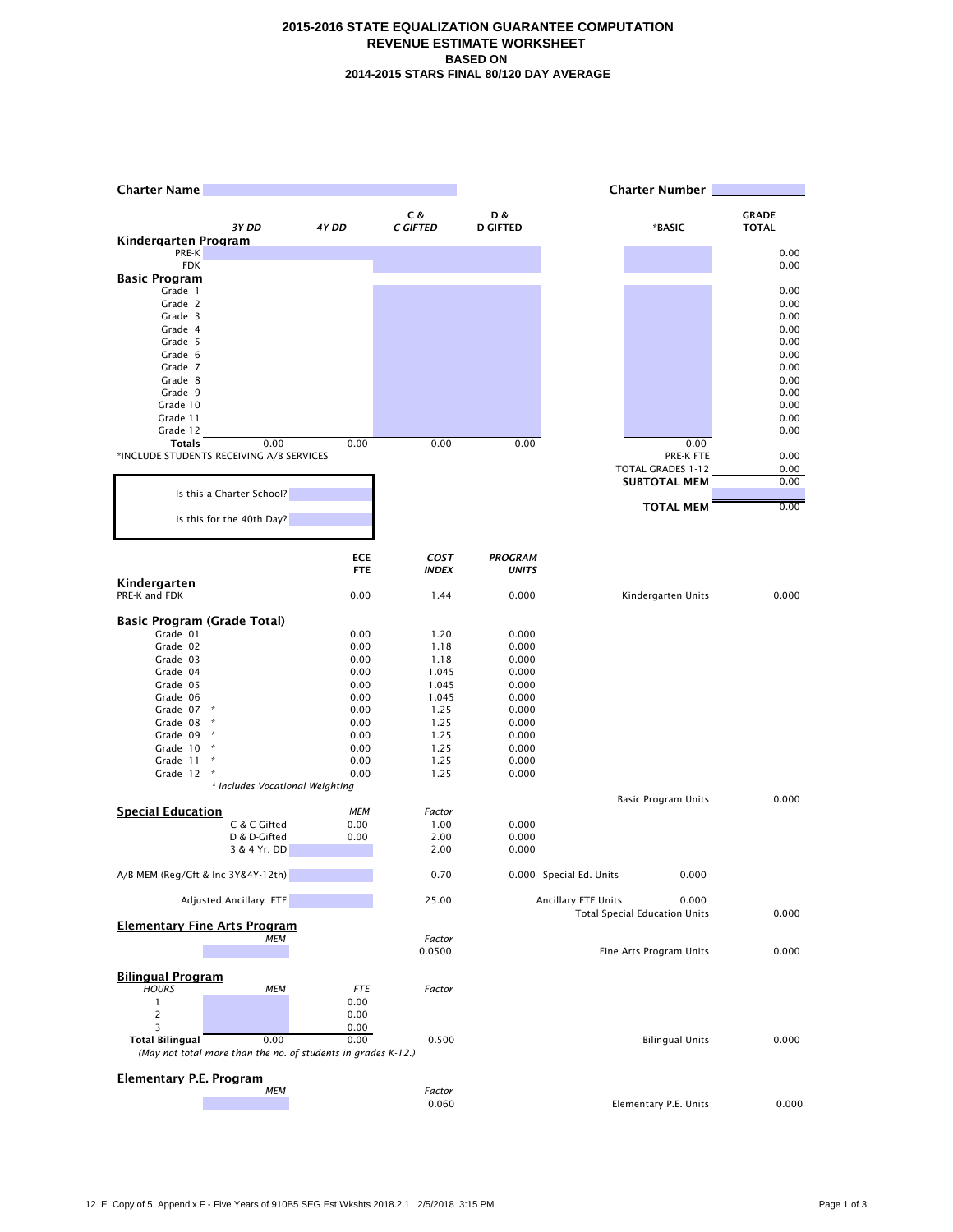## **2015-2016 STATE EQUALIZATION GUARANTEE COMPUTATION REVENUE ESTIMATE WORKSHEET BASED ON 2014-2015 STARS FINAL 80/120 DAY AVERAGE**

|                                                                                                   |                                                        | TOTAL MEMBERSHIP PROGRAM UNITS                                                                                           |                                                                             | 0.000                |  |  |
|---------------------------------------------------------------------------------------------------|--------------------------------------------------------|--------------------------------------------------------------------------------------------------------------------------|-----------------------------------------------------------------------------|----------------------|--|--|
|                                                                                                   |                                                        | T & E Index (Oct 2014)                                                                                                   |                                                                             |                      |  |  |
| <b>National Board Certified Teachers</b>                                                          |                                                        | <b>ADJUSTED PROGRAM UNITS</b>                                                                                            |                                                                             | 0.000                |  |  |
| FTE:<br>0.00                                                                                      | Factor<br>1.500                                        | National Board Certified Teachers Units:                                                                                 |                                                                             | 0.000                |  |  |
| <b>Size Adiustment Units</b>                                                                      |                                                        |                                                                                                                          |                                                                             |                      |  |  |
| <b>UNITS</b>                                                                                      |                                                        | Charter Schools not eligible for District Size                                                                           |                                                                             |                      |  |  |
| 0.000<br>Elementary/Mid/Jr. High<br>Senior High<br>0.000                                          |                                                        |                                                                                                                          | School Size Adjustment Units<br>rter Schools not eligible for District Size | 0.000                |  |  |
| District Size(<4,000)<br>0.000                                                                    |                                                        | District Size <4,000 Adjustment Units                                                                                    |                                                                             | 0.000                |  |  |
|                                                                                                   |                                                        | Charter Schools not eligible for District Size                                                                           |                                                                             | 0.000                |  |  |
| 200.000<br>District Size(<200)                                                                    |                                                        |                                                                                                                          | District Size <200 Adjustment Units                                         | 200.000<br>(200.000) |  |  |
|                                                                                                   |                                                        |                                                                                                                          | <b>Rural Isolation Units</b>                                                | 0.000                |  |  |
| At-Risk Units<br>At-risk index<br><b>MEM</b>                                                      |                                                        |                                                                                                                          | New District Adjustment Units                                               | 0.000                |  |  |
| 2015-2016:<br>0.00                                                                                |                                                        |                                                                                                                          | At Risk Units                                                               | 0.000                |  |  |
| <b>Charter Schools Student Activities</b><br><b>MEM</b>                                           | Factor                                                 |                                                                                                                          | Growth Units                                                                | #DIV/0!              |  |  |
| (Districts Only)                                                                                  | 0.100                                                  | Charter Schools Student Activities Units                                                                                 |                                                                             | 0.000                |  |  |
| <b>Home School Student Activities</b>                                                             |                                                        | (Charters not eligible for CS Student Activities)                                                                        |                                                                             | 0.000                |  |  |
| <b>MEM</b><br>(Districts Only)                                                                    | Factor<br>0.100                                        | Home School Student Activities Units<br>(Charters not eligible for Home School Student Activities)                       |                                                                             | 0.000<br>0.000       |  |  |
| Home School Student Program Units                                                                 |                                                        |                                                                                                                          |                                                                             |                      |  |  |
| (Districts Only)<br># of Students<br># of Classes                                                 | Factor<br>0.250                                        | (Charters not eligible for Home School Student Activities)<br>(Charters not eligible for Home School Student Activities) | Home School Student Program Units<br><b>TOTAL PROGRAM UNITS</b>             | 0.000<br>#DIV/0!     |  |  |
|                                                                                                   |                                                        |                                                                                                                          | Save Harmless Units                                                         | #DIV/0!              |  |  |
| <b>GROWTH &amp; SAVE HARMLESS CALCULATION DATA</b>                                                |                                                        |                                                                                                                          |                                                                             |                      |  |  |
|                                                                                                   |                                                        |                                                                                                                          |                                                                             |                      |  |  |
| 2014-15 Actual 40th Day MEM:<br>(Enter the District Mem EXCLUDING Charter Mem)                    |                                                        |                                                                                                                          | <b>GRAND TOTAL UNITS</b>                                                    | #DIV/0!              |  |  |
| 2015-16 Projected MEM:                                                                            |                                                        |                                                                                                                          | x Unit Value                                                                |                      |  |  |
| (Enter the District Mem EXCLUDING Charter Mem)                                                    |                                                        |                                                                                                                          | <b>PROGRAM COST</b>                                                         | #DIV/0!              |  |  |
| 2015-2016 Actual 40th MEM                                                                         |                                                        |                                                                                                                          |                                                                             |                      |  |  |
| (Enter the District Mem EXCLUDING Charter Mem)                                                    |                                                        | <u>Non-categorical Revenue Credits:</u><br>Tax Levy (41110, 41113, 41114)<br>Federal Impact Aid (44103)                  |                                                                             |                      |  |  |
|                                                                                                   |                                                        | Federal Forest Reserve (44204)                                                                                           |                                                                             |                      |  |  |
| Save-Harmless Data<br>2015-2016 40th Day TOTAL PROGRAM UNITS                                      |                                                        | <b>Total Non-Cat Rev Credits</b>                                                                                         | \$0.00                                                                      |                      |  |  |
| (Not Grand Total Program Units)<br><b>Growth Data</b>                                             | #DIV/0!                                                | Less: 75% of Non-Categorical Revenue Credits                                                                             |                                                                             | \$0.00               |  |  |
| 2015-16 Operating Budget Calculation<br>Op-Bud takes 14-15 40 Day compared to 15-16 Mem Proj. FTE | <b>Other Credits/Adjustments:</b><br>Energy Efficiency |                                                                                                                          |                                                                             |                      |  |  |
| 40th Day Calculation<br>Takes Prior Year 40th-Day and compares to Current Year 40th-Day           | Energy Efficiency Renewable Bonds                      |                                                                                                                          |                                                                             |                      |  |  |
|                                                                                                   |                                                        | <b>Other Misc Credits</b>                                                                                                |                                                                             |                      |  |  |
|                                                                                                   |                                                        | <b>Total Other Credits</b>                                                                                               | \$0.00                                                                      |                      |  |  |
|                                                                                                   |                                                        |                                                                                                                          | Less: Other Credits/Adjustments                                             | \$0.00               |  |  |
|                                                                                                   |                                                        |                                                                                                                          |                                                                             |                      |  |  |
| <b>STATE EQUALIZATION GUARANTEE</b><br>#DIV/0!                                                    |                                                        |                                                                                                                          |                                                                             |                      |  |  |